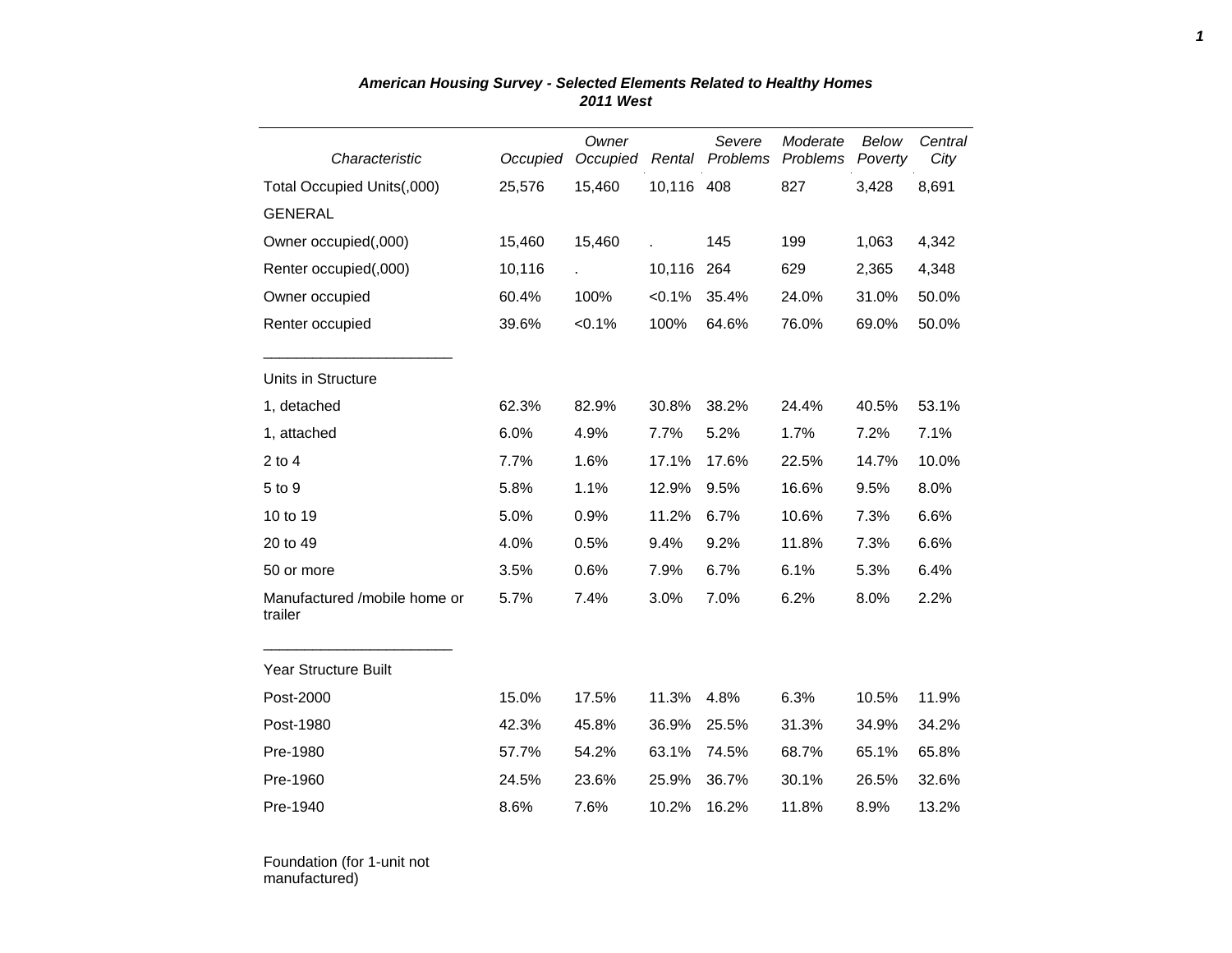| Characteristic                                         | Occupied | Owner<br>Occupied | Rental | Severe<br>Problems | Moderate<br><b>Problems</b> | Below<br>Poverty | Central<br>City |
|--------------------------------------------------------|----------|-------------------|--------|--------------------|-----------------------------|------------------|-----------------|
| 1-Unit not manufactured(,000)                          | 17,473   | 13,577            | 3,896  | 177                | 216                         | 1,636            | 5,230           |
| With a basement under all of<br>house                  | 12.0%    | 13.0%             | 8.2%   | 4.9%               | 6.6%                        | 7.6%             | 12.5%           |
| With a basement under part of<br>house                 | 6.9%     | 7.4%              | 5.2%   | 7.5%               | 10.2%                       | 4.8%             | 6.8%            |
| With a crawl space                                     | 30.5%    | 30.9%             | 28.8%  | 37.6%              | 36.6%                       | 28.0%            | 28.8%           |
| On a concrete slab                                     | 49.3%    | 47.4%             | 55.9%  | 47.2%              | 42.6%                       | 57.4%            | 50.6%           |
| In some other way                                      | 1.4%     | 1.3%              | 1.8%   | 2.8%               | 4.1%                        | 2.2%             | 1.2%            |
|                                                        |          |                   |        |                    |                             |                  |                 |
| <b>EXTERIOR</b>                                        |          |                   |        |                    |                             |                  |                 |
| <b>External Building Conditions (non</b><br>multiunit) |          |                   |        |                    |                             |                  |                 |
| Sagging roof                                           | 2.0%     | 1.8%              | 2.4%   | 6.6%               | 10.2%                       | 3.4%             | 2.2%            |
| Missing roofing material                               | 3.5%     | 3.5%              | 3.2%   | 6.4%               | 19.3%                       | 4.8%             | 3.0%            |
| Hole in roof                                           | 1.3%     | 1.3%              | 1.6%   | 5.4%               | 9.3%                        | 2.8%             | 1.1%            |
| Missing bricks, siding, other<br>outside wall material | 2.1%     | 1.9%              | 2.7%   | 8.4%               | 13.9%                       | 3.2%             | 2.4%            |
| Sloping outside walls                                  | 0.9%     | 0.8%              | 1.3%   | 3.3%               | 7.1%                        | 1.2%             | 0.8%            |
| Boarded up windows                                     | 1.1%     | 0.9%              | 1.5%   | 2.5%               | 9.5%                        | 3.0%             | 1.2%            |
| Broken windows                                         | 4.3%     | 3.7%              | 6.1%   | 15.6%              | 14.3%                       | 9.7%             | 4.3%            |
| Bars on windows                                        | 4.8%     | 4.4%              | 6.3%   | 3.4%               | 9.3%                        | 7.5%             | 10.2%           |
| Foundation crumbling or has open<br>crack or hole      | 4.6%     | 4.4%              | 5.4%   | 11.5%              | 10.8%                       | 6.2%             | 4.8%            |
| None of the above                                      | 80.5%    | 81.6%             | 76.7%  | 64.7%              | 49.3%                       | 72.0%            | 75.9%           |
| None of the above(excluding bars) 84.4%                |          | 85.2%             | 81.4%  | 67.1%              | 51.7%                       | 77.4%            | 84.4%           |
| Water Leakage During Last 12<br>Months                 |          |                   |        |                    |                             |                  |                 |
| With leakage from outside                              | 8.1%     | 8.5%              | 7.5%   | 14.6%              | 22.6%                       | 8.3%             | 8.3%            |

Roof 4.7% 5.3% 3.9% 9.2% 13.5% 4.9% 4.6%

structure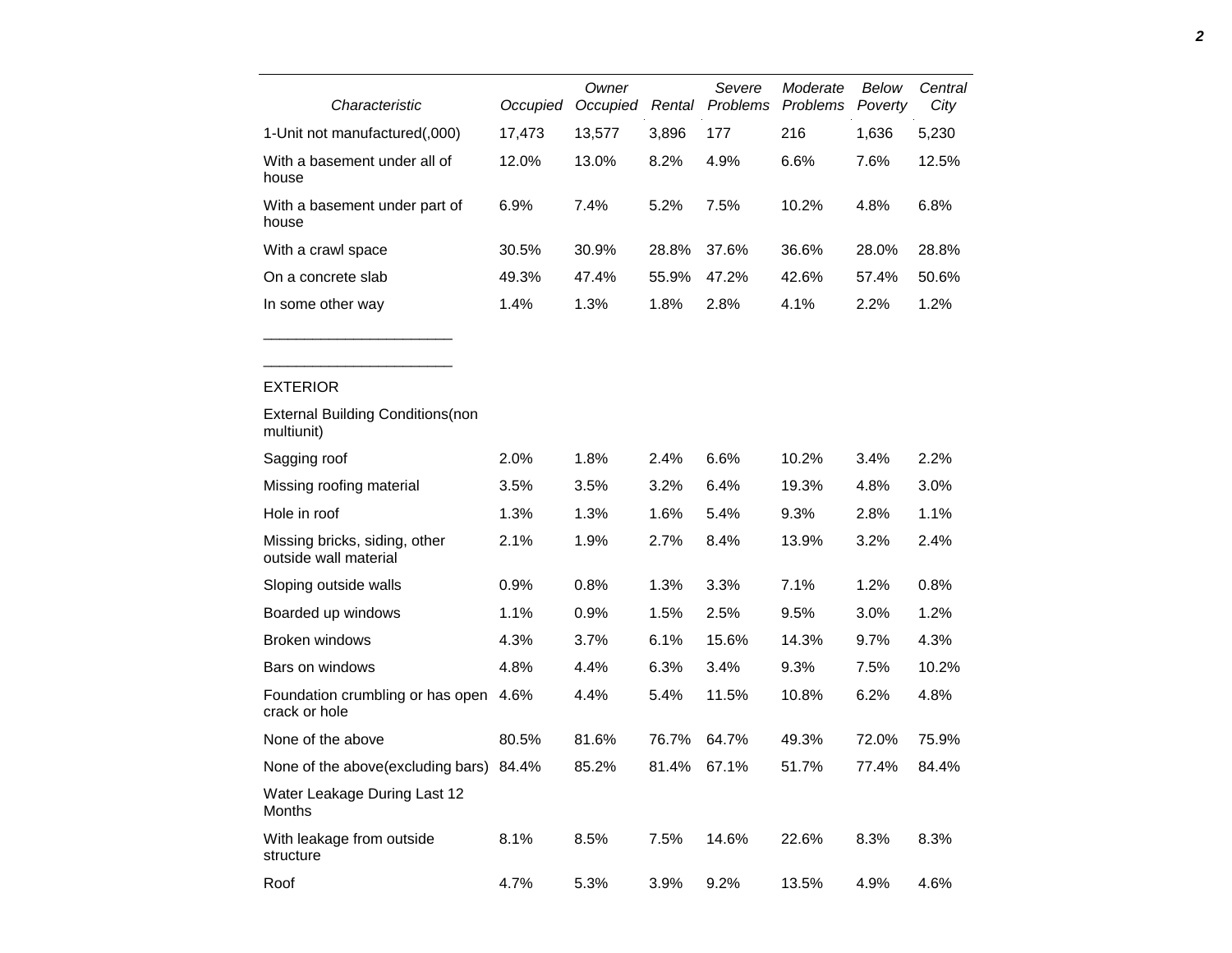| Characteristic                                          | Occupied | Owner<br>Occupied | Rental               | Severe<br>Problems | Moderate<br>Problems | Below<br>Poverty | Central<br>City |
|---------------------------------------------------------|----------|-------------------|----------------------|--------------------|----------------------|------------------|-----------------|
| Basement leak                                           | 0.7%     | 1.0%              | 0.3%<br>0.1%<br>1.4% |                    |                      | 0.3%             | 0.8%            |
| Walls, closed windows, or doors<br>leak                 | 2.0%     | 1.7%              | 2.5%                 | 4.5%<br>8.0%       |                      | 2.4%             | 2.4%            |
| Other or Unknown exterior Leak                          | 1.1%     | 1.0%              | 1.3%                 | 3.3%               | 2.1%                 | 1.2%             | 1.0%            |
| <b>INTERIOR</b>                                         |          |                   |                      |                    |                      |                  |                 |
| Damage                                                  |          |                   |                      |                    |                      |                  |                 |
| Holes in floors                                         | 0.8%     | 0.6%              | 1.0%                 | 3.1%               | 7.6%                 | 1.6%             | 0.9%            |
| Open cracks or holes                                    | 4.4%     | 3.3%              | 6.1%                 | 13.1%              | 22.9%                | 7.5%             | 4.9%            |
| Broken plaster or peeling paint                         | 1.7%     | 1.4%              | 2.2%                 | 7.2%               | 12.6%                | 2.2%             | 2.2%            |
| Water Leakage During Last 12<br>Months                  |          |                   |                      |                    |                      |                  |                 |
| With leakage from inside structure                      | 8.7%     | 7.6%              | 10.3%                | 15.7%              | 21.0%                | 10.0%            | 9.4%            |
| Fixtures backed up or overflowed                        | 2.2%     | 1.8%              | 2.8%                 | 5.2%               | 7.5%                 | 2.7%             | 2.5%            |
| Pipes leaked                                            | 3.6%     | 3.1%              | 4.4%                 | 8.8%               | 10.8%                | 4.3%             | 4.3%            |
| Broken water heater                                     | 0.8%     | 1.0%              | 0.7%                 | 1.2%               | 2.0%                 | 0.8%             | 0.8%            |
| Other or Unknown                                        | 2.3%     | 1.8%              | 2.9%                 | 2.2%               | 3.4%                 | 2.6%             | 2.2%            |
|                                                         |          |                   |                      |                    |                      |                  |                 |
| Rodents                                                 |          |                   |                      |                    |                      |                  |                 |
| Signs of rats in last 3 mon.                            | 1.5%     | 1.4%              | 1.5%                 | 2.7%               | 2.5%                 | 2.1%             | 1.7%            |
| Signs of mice in last 3 mon.                            | 7.6%     | 8.3%              | 6.5%                 | 7.0%               | 10.0%                | 7.4%             | 5.5%            |
| Signs of rodents, not sure which<br>kind in last 3 mon. | 0.6%     | 0.6%              | 0.6%                 | 0.7%               | 0.9%                 | 1.1%             | 0.7%            |

*3*

\_\_\_\_\_\_\_\_\_\_\_\_\_\_\_\_\_\_\_\_\_\_\_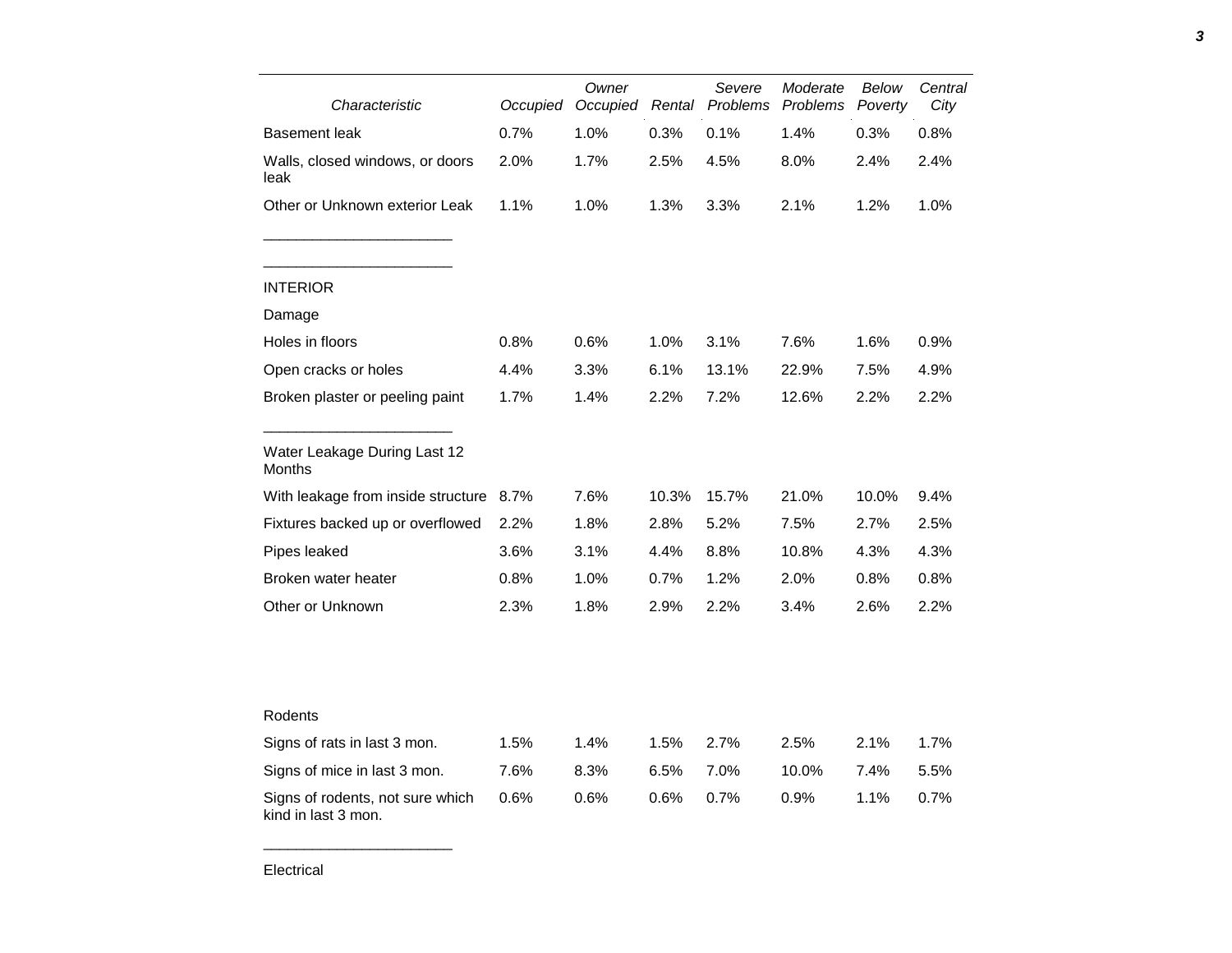| Characteristic                                            | Occupied | Owner<br>Occupied | Severe<br>Problems<br>Rental |       | Moderate<br>Problems | Below<br>Poverty | Central<br>City |
|-----------------------------------------------------------|----------|-------------------|------------------------------|-------|----------------------|------------------|-----------------|
| No electrical wiring                                      | 0.1%     | $< 0.1\%$         | 0.2%                         | 0.2%  | $< 0.1\%$            | 0.2%             | 0.1%            |
| Exposed wiring                                            | 1.6%     | 1.6%              | 1.8%                         | 4.6%  | 4.0%                 | 2.4%             | 1.8%            |
| Rooms without electric outlets                            | 0.7%     | 0.5%              | 1.0%                         | 2.8%  | 1.7%                 | 1.2%             | 0.7%            |
| Fuses/breakers blown in last 3<br>mon.                    | 8.9%     | 9.2%              | 8.4%                         | 12.3% | 12.0%                | 8.7%             | 9.0%            |
| Sanitation                                                |          |                   |                              |       |                      |                  |                 |
| Lacking complete kitchen facilities                       | 2.4%     | 0.6%              | 5.1%                         | 8.4%  | 69.1%                | 4.3%             | 3.0%            |
| Lacking some or all plumbing<br>facilities                | 1.0%     | 0.6%              | 1.6%                         | 61.6% | < 0.1%               | 1.7%             | 1.2%            |
| Water not safe to drink                                   | 13.0%    | 9.6%              | 18.2%                        | 20.3% | 23.2%                | 22.9%            | 14.7%           |
| Water stoppage in last 3 mon.                             | 4.0%     | 2.8%              | 5.7%                         | 9.2%  | 10.6%                | 6.1%             | 4.3%            |
| No flush toilets working some time<br>in last 3 mon.      | 2.1%     | 1.2%              | 3.5%                         | 3.4%  | 9.8%                 | 4.4%             | 2.8%            |
| With sewage disposal breakdowns 1.3%<br>in last 3 mon.    |          | 1.0%              | 1.7%                         | 3.3%  | 4.0%                 | 2.2%             | 1.4%            |
| Septic tank, cesspool, chemical<br>toilet                 | 11.9%    | 16.4%             | 5.0%                         | 9.0%  | 5.6%                 | 7.4%             | 1.0%            |
| With septic tank or cesspool<br>breakdowns in last 3 mon. | 0.2%     | 0.2%              | 0.3%                         | 0.4%  | 0.8%                 | 0.4%             | < 0.1%          |
| <b>HEATING/FUEL</b>                                       |          |                   |                              |       |                      |                  |                 |
| <b>Main Heating Equipment</b>                             |          |                   |                              |       |                      |                  |                 |
| Warm-air furnace                                          | 67.1%    | 74.9%             | 55.0%                        | 53.0% | 47.3%                | 53.5%            | 64.3%           |
| Steam or hot water system                                 | 3.2%     | 3.2%              | 3.3%                         | 4.4%  | 2.5%                 | 3.2%             | 4.3%            |
| Electric heat pump                                        | 6.0%     | 6.7%              | 4.9%                         | 2.3%  | 3.0%                 | 5.2%             | 6.1%            |
| Built-in electric units                                   | 6.7%     | 3.8%              | 11.1%                        | 7.8%  | 11.4%                | 8.6%             | 6.3%            |
| Floor, wall, or other built-in hot air<br>without ducts   | 10.5%    | 5.5%              | 18.2%                        | 18.9% | 20.6%                | 19.6%            | 13.0%           |
| Room heaters with flue                                    | 1.0%     | 0.9%              | 1.2%                         | 1.2%  | 0.8%                 | 1.3%             | 0.8%            |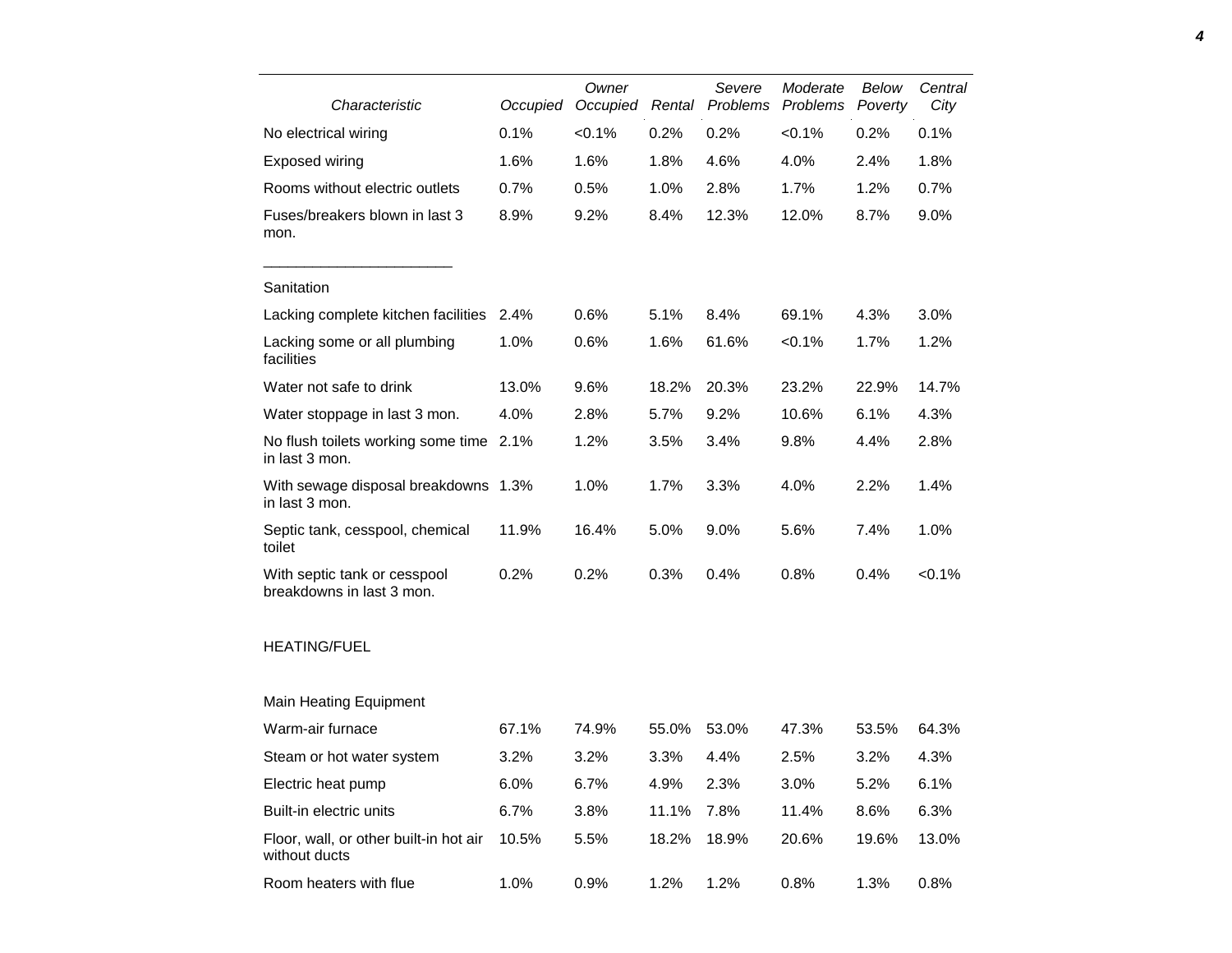| Characteristic                                              | Occupied | Owner<br>Occupied | Rental    | Severe<br>Problems | Moderate<br>Problems | Below<br>Poverty | Central<br>City |
|-------------------------------------------------------------|----------|-------------------|-----------|--------------------|----------------------|------------------|-----------------|
| Room heaters without flue                                   | 0.2%     | 0.2%              | 0.3%      | 0.7%               | 6.9%                 | 0.5%             | 0.2%            |
| Portable electric heaters                                   | 1.5%     | 1.0%              | 2.2%      | 4.7%               | 2.8%                 | 3.2%             | 1.7%            |
| <b>Stoves</b>                                               | 1.4%     | 1.7%              | 0.9%      | 4.3%               | 1.0%                 | 1.6%             | 0.2%            |
| Fireplace with inserts                                      | 0.3%     | 0.4%              | 0.1%      | 0.1%               | < 0.1%               | 0.2%             | 0.1%            |
| Fireplace without inserts                                   | 0.1%     | 0.1%              | 0.1%      | 0.1%               | < 0.1%               | 0.1%             | $< 0.1\%$       |
| Other                                                       | 0.4%     | 0.2%              | 0.6%      | 0.4%               | 1.2%                 | 0.8%             | 0.4%            |
| No heating equipment                                        | 1.6%     | 1.3%              | 2.0%      | 1.8%               | 2.5%                 | 2.0%             | 2.4%            |
| Cooking stove                                               | 0.1%     | < 0.1%            | 0.1%      | 0.2%               | $< 0.1\%$            | 0.1%             | $< 0.1\%$       |
| <b>Water Heating Fuel</b>                                   |          |                   |           |                    |                      |                  |                 |
| Electricity                                                 | 27.6%    | 24.1%             | 33.0%     | 23.7%              | 31.8%                | 30.9%            | 25.7%           |
| Gas, LP/bottled gas                                         | 71.8%    | 75.2%             | 66.6%     | 76.3%              | 67.6%                | 68.7%            | 73.8%           |
| Fuel oil                                                    | < 0.1%   | $< 0.1\%$         | $< 0.1\%$ | < 0.1%             | < 0.1%               | < 0.1%           | $< 0.1\%$       |
| Kerosene or other liquid fuel                               | < 0.1%   | < 0.1%            | $< 0.1\%$ | < 0.1%             | 0.3%                 | $< 0.1\%$        | < 0.1%          |
| Other                                                       | 0.6%     | 0.7%              | 0.4%      | < 0.1%             | 0.5%                 | 0.3%             | 0.5%            |
| Clothes Dryer(,000)                                         | 20,311   | 14,839            | 5,472     | 218                | 394                  | 1,992            | 6,069           |
| Have Clothes Dryer                                          | 79.4%    | 96.0%             | 54.1%     | 53.4%              | 47.6%                | 58.1%            | 69.8%           |
| Electricity                                                 | 67.4%    | 65.5%             | 72.5%     | 67.1%              | 69.6%                | 68.4%            | 66.5%           |
| Gas, LP gas (liquid propane)                                | 32.5%    | 34.4%             | 27.3%     | 32.6%              | 30.4%                | 31.4%            | 33.4%           |
| Other                                                       | 0.1%     | 0.1%              | 0.1%      | 0.4%               | < 0.1%               | 0.2%             | 0.1%            |
| <b>Heating Problems</b>                                     |          |                   |           |                    |                      |                  |                 |
| Uncomfortably cold for 24 hours or 8.7%<br>more last winter |          | 7.2%              | 11.4%     | 51.4%              | 19.3%                | 13.5%            | 8.6%            |
| Heating equipment breakdowns                                | 2.2%     | 1.7%              | 2.8%      | 38.1%              | 4.1%                 | 3.3%             | 2.3%            |
| Other causes                                                | 5.6%     | 5.2%              | 6.2%      | 10.1%              | 11.7%                | 7.9%             | 5.2%            |
| Utility interruption                                        | 1.2%     | 1.5%              | 0.8%      | 2.0%               | 1.5%                 | 1.6%             | 0.7%            |
| Inadequate heating capacity                                 | 0.9%     | 0.5%              | 1.5%      | 3.0%               | 3.8%                 | 1.7%             | 1.1%            |
| Inadequate insulation                                       | 1.1%     | 0.8%              | 1.5%      | 3.2%               | 3.4%                 | 1.8%             | 1.1%            |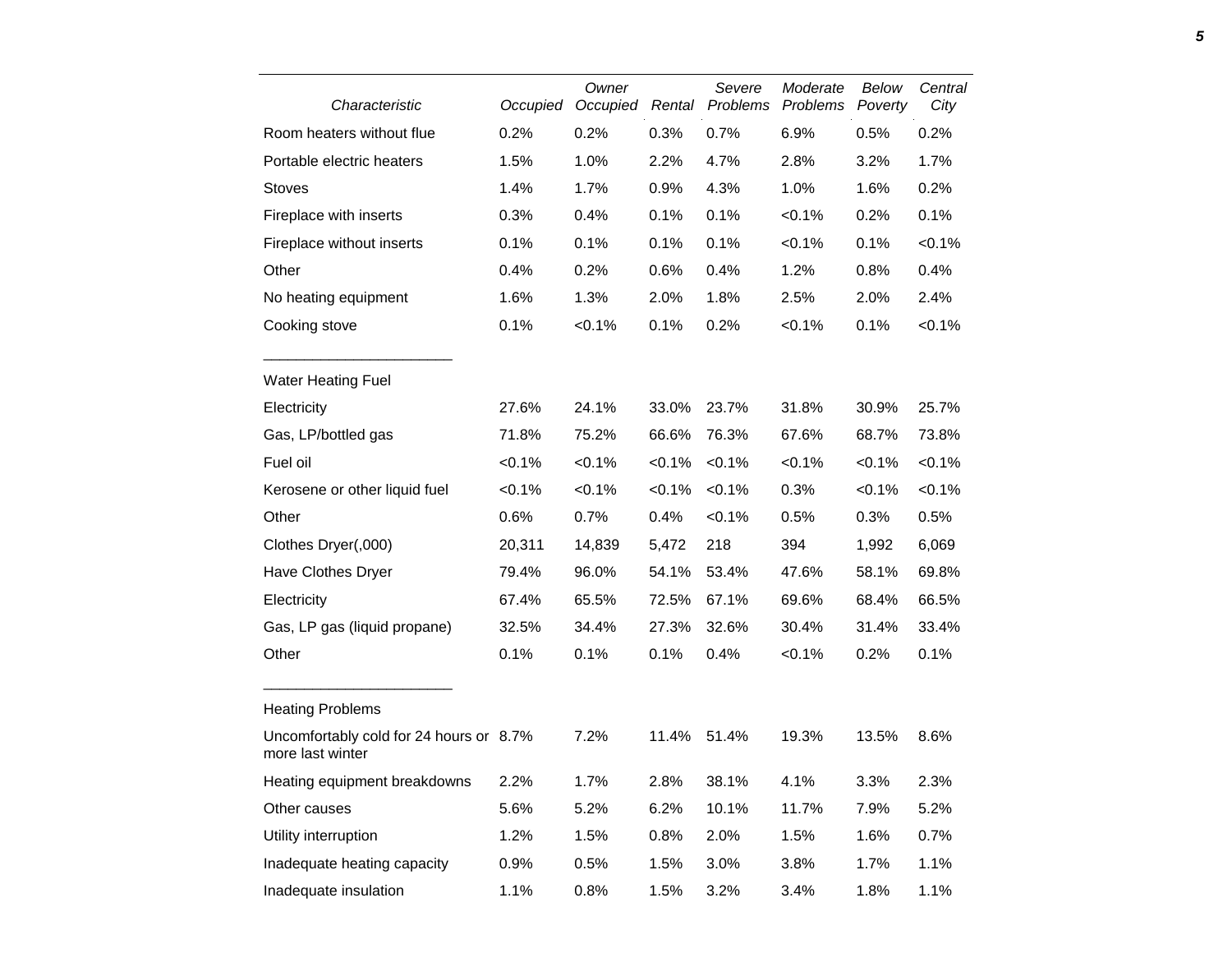| Characteristic                                | Occupied  | Owner<br>Occupied | Rental    | Severe       | Moderate<br>Problems Problems | Below<br>Poverty | Central<br>City |
|-----------------------------------------------|-----------|-------------------|-----------|--------------|-------------------------------|------------------|-----------------|
| Cost of heating                               | 1.2%      | 1.2%              | 1.2%      | 0.6%         | 2.1%                          | 1.6%             | 1.0%            |
| Other                                         | 1.6%      | 1.4%              | 1.8%      | 5.3%         | 2.7%                          | 2.0%             | 1.7%            |
| <b>SELECTED PHYSICAL</b><br><b>PROBLEMS</b>   |           |                   |           |              |                               |                  |                 |
| Severe Physical Problems(,000)                | 408       | 145               | 264       | 408          |                               | 99               | 172             |
| Severe physical problems                      | 1.6%      | 0.9%              | 2.6%      | 100%         |                               | 2.9%             | 2.0%            |
| Plumbing                                      | 1.0%      | 0.6%              | 1.6%      | 61.6%        |                               | 1.7%             | 1.2%            |
| Heating                                       | 0.6%      | 0.3%              | 1.0%      | 37.3%        |                               | 1.2%             | 0.8%            |
| Electric                                      | $< 0.1\%$ | $< 0.1\%$         | $< 0.1\%$ | 0.9%         |                               | $< 0.1\%$        | $< 0.1\%$       |
| Hallways                                      | $< 0.1\%$ | $< 0.1\%$         | $< 0.1\%$ | $< 0.1\%$    | ÷.                            | $< 0.1\%$        | $< 0.1\%$       |
| Upkeep                                        | $< 0.1\%$ | $< 0.1\%$         | 0.1%      | 1.7%         |                               | 0.1%             | $< 0.1\%$       |
| Moderate Physical Problems(,000)              | 827       | 199               | 629       | l.           | 827                           | 199              | 341             |
| Moderate physical problems                    | 3.2%      | 1.3%              | 6.2%      | l.           | 100%                          | 5.8%             | 3.9%            |
| Plumbing                                      | 0.2%      | 0.1%              | 0.3%      |              | 5.5%                          | 0.2%             | 0.3%            |
| Heating                                       | 0.2%      | 0.2%              | 0.3%      |              | 6.9%                          | 0.5%             | 0.2%            |
| Upkeep                                        | 2.2%      | 0.6%              | 4.8%      |              | 69.1%                         | 3.8%             | 2.8%            |
| Hallways                                      | $< 0.1\%$ | $< 0.1\%$         | $< 0.1\%$ | $\mathbf{r}$ | $< 0.1\%$                     | $< 0.1\%$        | $< 0.1\%$       |
| Kitchen                                       | 0.7%      | 0.5%              | 1.0%      |              | 20.6%                         | 1.4%             | 0.8%            |
| <b>OVERALL OPINION OF</b><br><b>STRUCTURE</b> |           |                   |           |              |                               |                  |                 |
| 1(worst)                                      | 0.3%      | 0.1%              | 0.7%      | 3.0%         | 2.4%                          | 0.6%             | 0.4%            |
| $\overline{c}$                                | 0.3%      | 0.1%              | 0.5%      | 0.2%         | 0.8%                          | 0.5%             | 0.3%            |
| 3                                             | 0.7%      | 0.3%              | 1.2%      | 3.2%         | 2.9%                          | 1.6%             | 0.8%            |
| 4                                             | 1.0%      | 0.5%              | 1.8%      | 5.7%         | 2.5%                          | 2.2%             | 1.1%            |
| 5                                             | 4.6%      | 3.1%              | 6.9%      | 10.7%        | 10.4%                         | 7.8%             | 5.0%            |
| 6                                             | 5.6%      | 3.5%              | 8.7%      | 8.8%         | 9.9%                          | 7.6%             | 6.6%            |